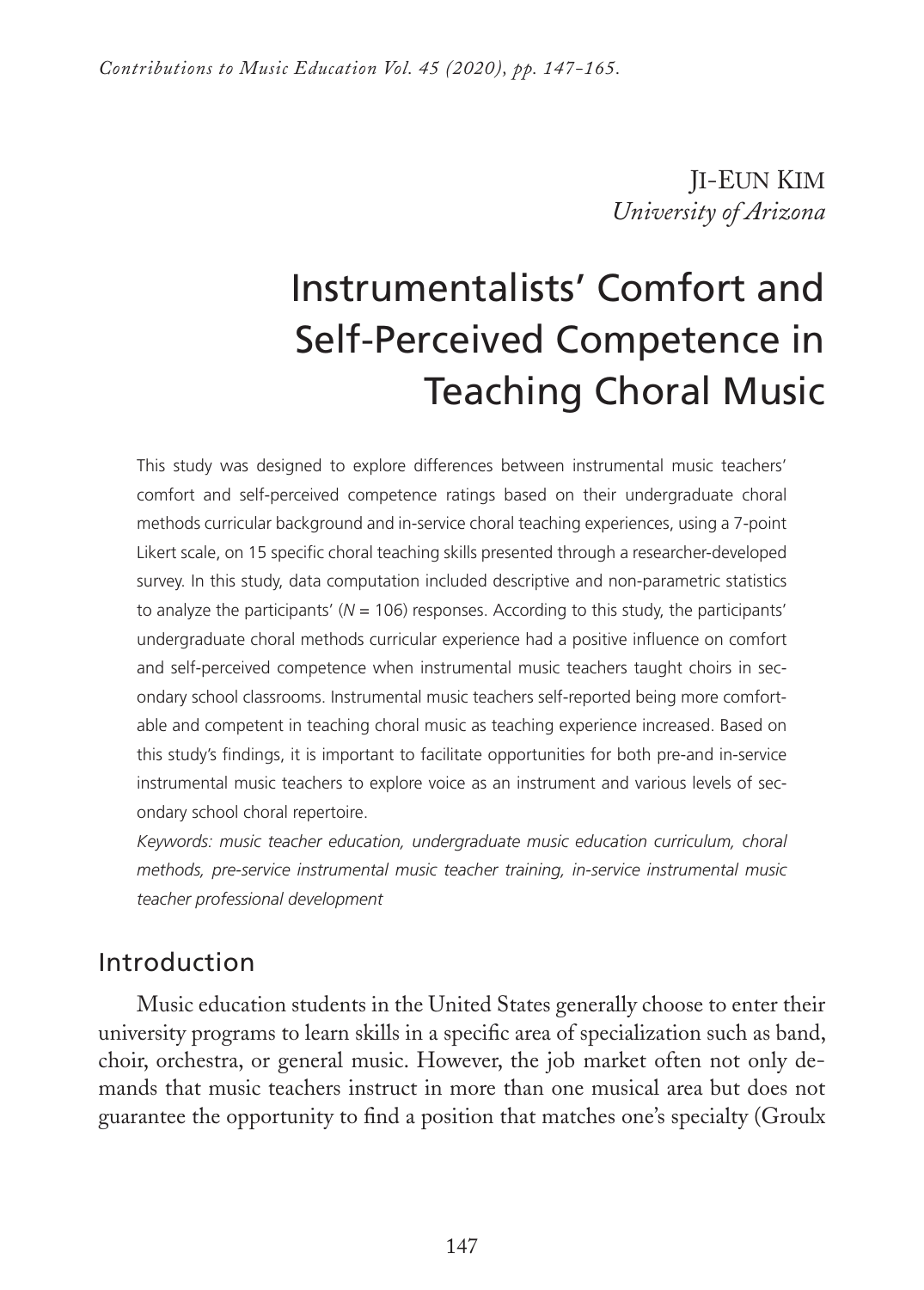2016; Hamann & Ebie, 2009; Parker & Powell, 2014). A music teacher's position can include teaching band and choir or orchestra and choir, which can encompass skills and competencies in all music areas and at all grade levels. Hence, music education students who focus on one teaching area may not feel they possess or have developed adequate skills to teach outside their chosen area of specialization without additional course preparation or experience.

Groulx (2016) found that 83% of music teachers indicated that they taught outside their specialization at some point during their career, and that 63% of nonchoir teachers reported that the second most common assignment outside of their specialization area was teaching choirs. However, even given this need, Hamann and Ebie (2009) found that music education students had a strong commitment to a chosen area in music education but little desire to teach outside of that field. Parker and Powell (2014) claimed one possible reason for this lack of desire was that instrumental music education students were overwhelmed by the choral method curricular requirements and were unfamiliar with voice as an instrument and choral music practices.

Musical competencies or developing particular skills has been an integral part of undergraduate music education curricula (Hamann & Ebie, 2009; Schmidt, 1989; Triplett, 1981). One's competency is often impacted by motivation, which can initiate successful outcomes in professional pursuits (McAllister, 1995; Ryan, 1982). For example, teaching micro-lessons and leading vocal warm-ups were challenging for instrumental music education students (Parker & Powell, 2014) and brought up a question of competency to teach outside their chosen area of specialization. Competence in teaching situations can reflect comfort levels of subject matter knowledge (Wingenbach, White, Degenhart, Pannkuk, & Kujawski, 2007). In a study by Hamann and Ebie (2009), pre-service music teachers felt confident that method courses would alleviate their concerns regarding unfamiliarity by providing necessary skills and adequate knowledge to be effective teachers.

Some teacher preparation programs are now shifting the focus of curricular offerings toward the preparation of music education majors in multiple areas of music instruction by requiring methods courses in choral, instrumental, and general music (Branscome, 2012; Groulx, 2016; Hamann & Ebie, 2009; Parker & Powell, 2014). Pre-service music teachers attending the National Association of Schools of Music meeting were encouraged to be prepared to teach in multiple areas of music at various grade levels (Abrahams, 2000). Several states offer teacher certification as K-12 music endorsements that encompass instrumental, choral, and general music areas without regard to emphasis (Conway, 2002; Groulx,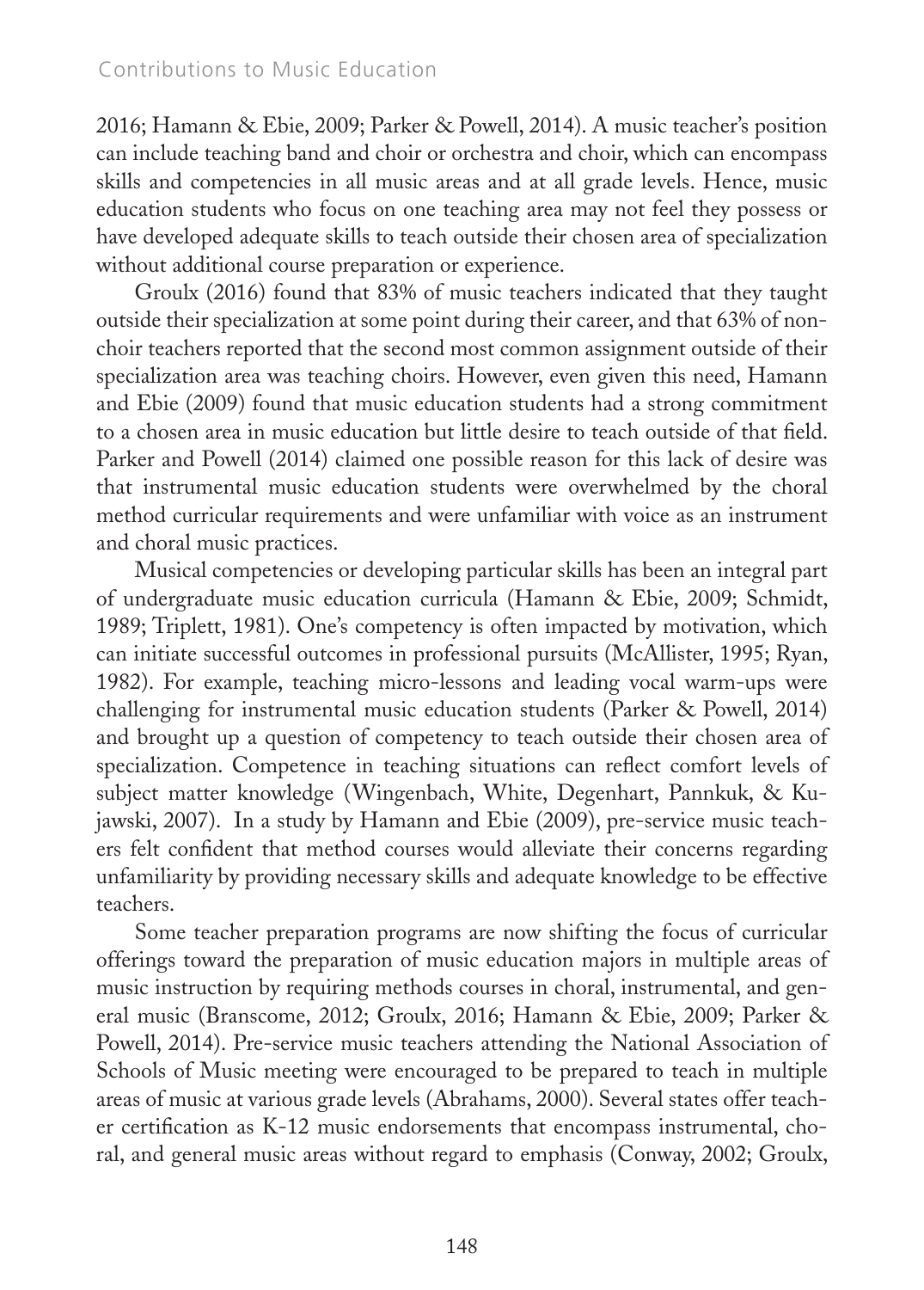2016). Adequate course preparation in undergraduate music education programs could prepare pre-service teachers to teach outside of their chosen field with comfort and competence.

Past and/or current choral music teaching experiences can also increase inservice instrumental music teachers' comfort and self-perceived competence when teaching choir. Although engaging in new teaching experiences involves taking risks, new teaching experiences can enhance ones' teaching skills (Harreveld, Rutjens, Rotteveel, Nordgren, & Pligt, 2009). Focusing on previous experiences can help individuals be more comfortable and competent in unfamiliar areas (Harreveld, Rutjens, Rotteveel, Nordgren, & Pligt, 2009). According to Dweck & Leggett (1988), the pursuit of specific learning goals enhances competence and promotes professional development. Similarly, in-service instrumental music teachers' professional goals of developing and refining effective choral pedagogical skills could be expected if they had to teach choral music, which could positively influence their future choral teaching career.

Methods course content continues to be an important topic of discussion in music teacher education curricula (Hamann & Ebie, 2009; Hamilton, Murphy, & Thornton, 2004; Legette 2013). Research has been conducted on the composition of and activities included in undergraduate methods courses (Coppola, 2009; Parker & Powell, 2014) since methods class curricular requirements are intended to be beneficial in the preparation of music teachers (Legette & Mc-Cord, 2015; Stambaugh, 2016). Hence, it would be important to discern the impact such changes have had over the past several decades on those teachers that are providing music instruction outside of their chosen area. Since many music teachers agree that undergraduate methods classes are important in training competent classroom practitioners (Conway, 1999; Groulx, 2016; Hamann & Ebie, 2009; Hourigan & Scheib, 2009; Parker & Powell 2014), it would be necessary to assess the comfort and self-perceived competence levels of in-service instrumental music teachers who took choral method classes in their undergraduate programs, in relation to teaching in choral settings or in relation to choral teaching experiences.

The purpose of this study was to determine whether specialized method courses, specifically choral method courses taken by instrumental music education majors, current choral teaching experience, and years of choral teaching experience were beneficial in the comfort and self-perceived competence levels of instrumental music education majors who taught choral music in classroom settings. The six research questions under investigation were as follows. What are the differences in comfort levels and in self-perceived competence levels between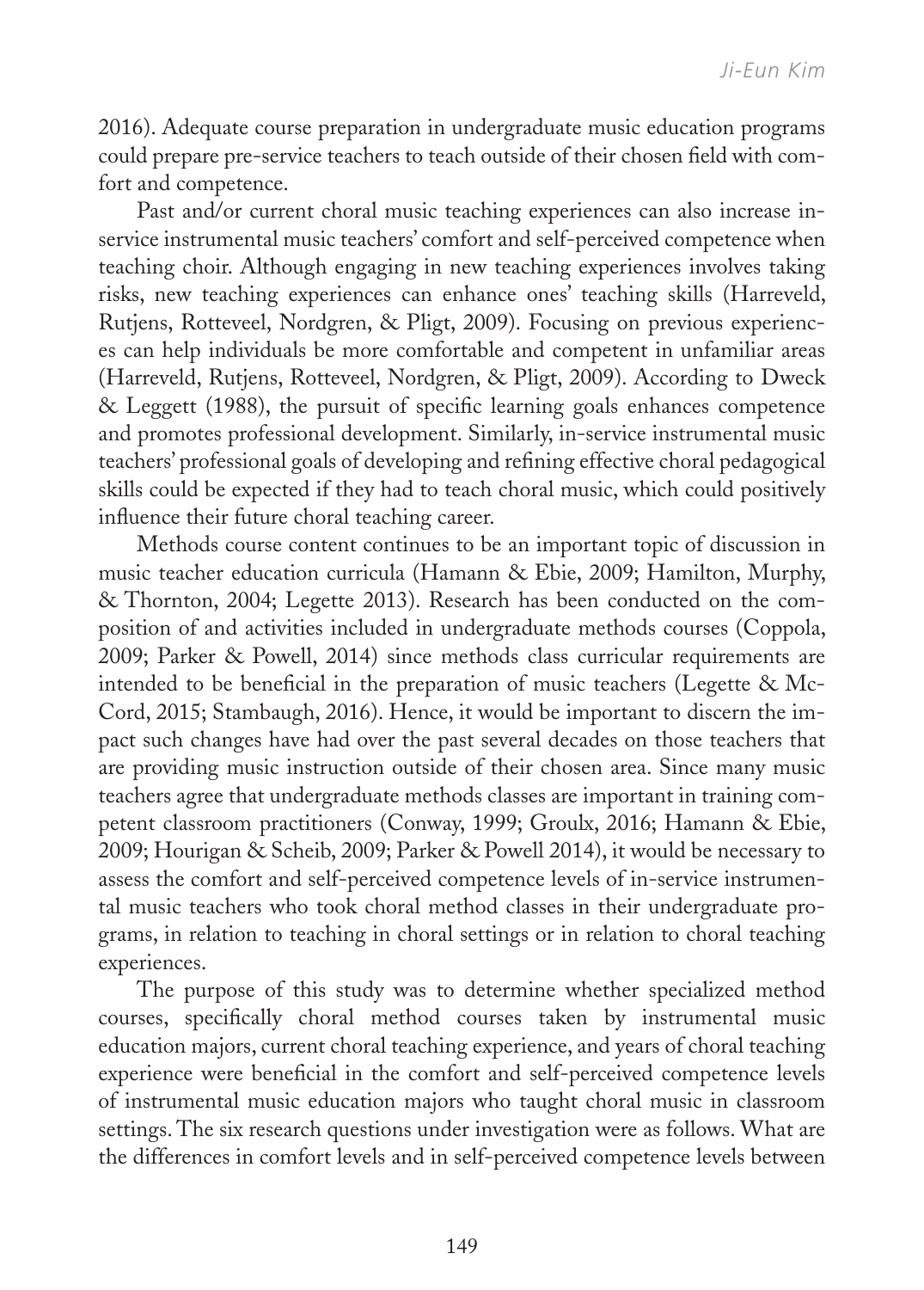instrumental music teachers who: (Q: 1 and 2) took a choral methods class and those who did not; (Q: 3 and 4) are currently teaching choir versus those who are currently not teaching choir; and (Q: 5 and 6) have taught choir 1-4 years versus those who have taught choir 5 years or more.

# Method

Participants ( $N = 106$ ) were recruited from the population of the National Association for Music Education (NAfME) membership list. Since it was not known how many instrumental teachers taught choir, the initial emailing was sent to 5,013 instrumentalists in the NAfME email file. Sixty-six surveys were completed in the first emailing. Eight days later, NAfME sent out a follow-up email to the initial 5,013 teachers, and 59 additional surveys were completed during the second/final emailing. As a result, the researcher collected 125 responses, with an overall survey response rate of 2.5%, of which 19 were disqualified because the respondents identified primarily as non-instrumental music teachers, leaving 106 completed surveys.

The six-question survey (see Appendix for survey) was constructed as follows. Question one was a filter question to eliminate non-instrumental music teachers. The remaining questions were then organized into three categories identifying participants' teaching information, the differences in comfort levels, and the differences in self-perceived competence levels. Questions two through four pertained to participants' choral methods curricular experiences and choral teaching experiences; and questions five and six directed participants to rate their comfort and self-perceived competence levels on 15 choral music teaching skills using a seven-point Likert-type scale (e.g., 1: *Strongly Uncomfortable/Incompetent*, 7: *Strongly Comfortable/Competent)*. In order to construct appropriate survey questions, literature that identified choral pedagogical criteria were reviewed (Coppola, 2009; Kim, 2013; Parker & Powell, 2014; Stambaugh, 2016; Zeuch, 2014), as were studies that examined the importance of undergraduate music education method courses, which focused on effectiveness and preparedness (Conway, 1999; Hamann & Ebie, 2009; Hourigan & Scheib, 2009; Legette & McCord, 2015).

To establish validity of the instrument, a pilot study was administered to thirdand fourth-year music education students  $(N = 13)$  enrolled in a band methods course at a large, public university in the Southwestern United States to review the content and receive information in regard to readability and ease of use. Changes were made to the final instrument such that 12 choral music teaching skill survey items were included in the final survey. A second pilot test containing the 12 cho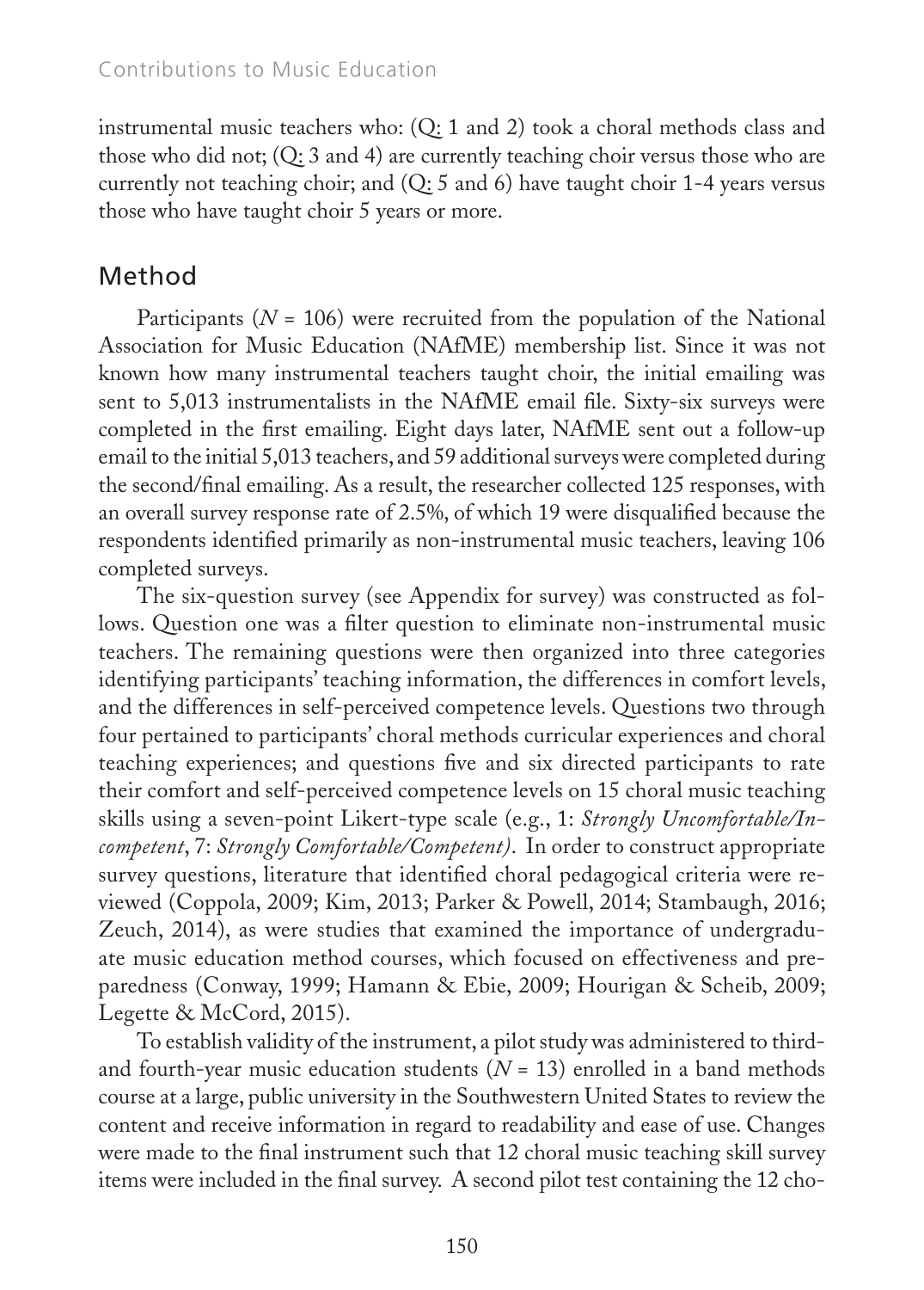ral teaching skills was administered to 10 choral music teachers who had between 2 to 15 years of choral teaching experience. Based on results from the second pilot test, two additional choral teaching skills were added. Finally, one additional choral teaching skill was added per suggestion from vocal music faculty members resulting in a total of 15 choral music teaching skills on which participants assessed their comfort and self-perceived competence levels.

Analyses of the survey data were computed using descriptive and nonparametric statistics, including the Pearson Product-Moment correlation and the Mann-Whitney test. Correlations were computed to determine any similarity between participants' comfort and self-perceived competence scores on the 15 survey music skills variables. Additionally, the mean scores of instrumental music teachers' comfort and self-perceived competence levels in the 15 choral music skills were ranked to explore which specific components the participants felt the most and least comfortable and competent when or if teaching choirs.

### Results

#### *Research Question One*

There were significant differences ( $p \leq .05$ ) in comfort levels between the instrumental music teachers who took a choral methods class (*n =* 73 or 68.9%) during their music teacher education program and those who had not taken a choral methods class (*n* = 33 or 31.1%) during their music teacher education program on four of the 15 choral teaching skills. Skills that differed significantly for those who did not take a methods course versus those who did not take a methods course were vocal modeling  $(M = 4.38, SD = 1.85$  versus  $M = 3.47, SD = 1.91$ ), vocal pedagogy (*M* = 3.19, *SD* = 1.62 versus *M* = 2.85, *SD* = 1.70), choral repertoire knowledge ( $M = 3.19$ ,  $SD = 1.62$  versus  $M = 2.61$ ,  $SD = 1.70$ ), and ability to establish choral program goals and objectives  $(M = 4.79, SD = 1.60$  versus  $M =$  $4.00, SD = 1.94$ .

#### *Research Question Two*

There were significant differences ( $p \le .05$ ) in comfort levels between the instrumental music teachers who took a choral methods class (*n* = 73 or 68.9%) and those who did not ( $n = 33$  or 31.1%) on five of the 15 choral teaching skills. Results were as follows: choral repertoire knowledge (*M* = 3.27, *SD* = 1.56 versus *M* = 2.58, *SD* = 1.66), vocal pedagogy (*M* = 3.71, *SD* = 1.69 versus *M* = 2.88, *SD* = 1.673), ability to give clear and decisive choral instructional directives (*M* = 5.01, *SD* = 1.56 versus *M* = 4.09, *SD* = 1.91), vocal modeling (*M* = 4.25,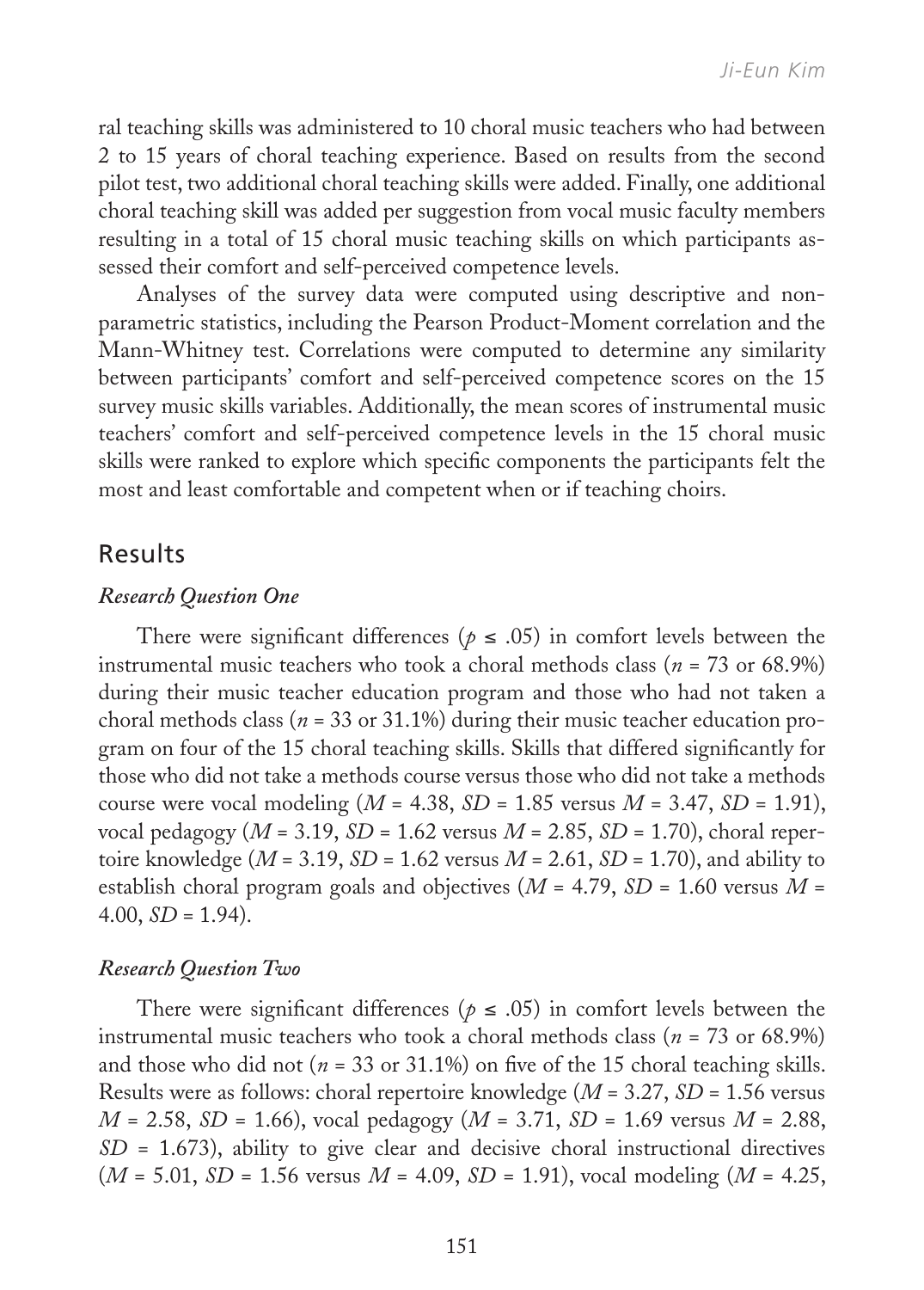$SD = 1.82$  versus  $M = 3.36$ ,  $SD = 1.91$ ), and ability to establish choral program goals and objectives  $(M = 5.00, SD = 1.61$  versus  $M = 4.18, SD = 1.85$ ).

#### *Research Question Three*

There were significant differences ( $p \le .05$ ) in comfort levels among the instrumental teachers who were currently teaching choir versus those who were not currently teaching choir on three of the 15 choral teaching skills. Participants comfort levels among those who were currently teaching choir (*n* = 51 or 48.1%) versus the teachers who were not currently teaching choir ( $n = 55$  or 51.9%) were as follows: the ability to give clear and decisive choral instructional directives, (*M* = 4.84, *SD* = 1.53 versus *M* = 3.98, *SD* = 1.78), choral repertoire knowledge  $(M = 3.37, SD = 1.65$  versus  $M = 2.67, SD = 1.61$ , and ability to establish choral program goals and objectives  $(M = 4.92, SD = 1.60$  versus  $M = 4.20$ , *SD* = 1.82).

#### *Research Question Four*

No significant differences were found in any of the 15 teaching skills between the participants' self-perceived competence levels among those who were teaching choir ( $n = 51$  or 48.1%) versus those who were not teaching choir ( $n = 55$  or 51.9%).

#### *Research Question Five*

There were significant differences ( $p \leq .05$ ) in comfort levels between the two groups of instrumental music teachers, on 11 of the 15 choral teaching skills, who had taught choir and who (1) had taught choir less than 1-4 years (*n* = 33 or 51.6%) and (2) had taught choir 5 years (*n* = 31 or 48.4%). Results were as follows: choral repertoire knowledge (*M* = 2.50, *SD* = 1.14 versus *M* = 4.42, *SD* = 1.67), ability to give clear and decisive choral instructional directives (*M* = 4.13, *SD* = 1.56 versus *M* = 5.58, *SD* = 1.36), vocal pedagogy knowledge (*M* = 2.94,  $SD = 1.32$  versus  $M = 4.48$ ,  $SD = 1.75$ ), choral music student assessment knowledge ( $M = 3.59$ ,  $SD = 1.39$  versus  $M = 5.06$ ,  $SD = 1.41$ ), ability to establish choral program goals and objectives  $(M = 4.16, SD = 1.74$  versus  $M = 5.65$ , *SD* = 1.14), choral classroom management knowledge (*M* = 4.59, *SD* = 1.68 versus *M* = 5.94, *SD* = 1.26), choral class administrative skills (*M* = 4.72, *SD* = 2.00 versus *M* = 6.03, *SD* = 1.22), lesson plan and score study knowledge (*M* = 4.75, *SD* = *1.80* versus *M* = 5.65, *SD* = 1.45), sight-singing skills (*M* = 4.91, *SD* = 1.71 ersus *M* = 5.81, *SD* = 1.28), musicianship skills (*M* = 6.06, *SD* = 0.91 versus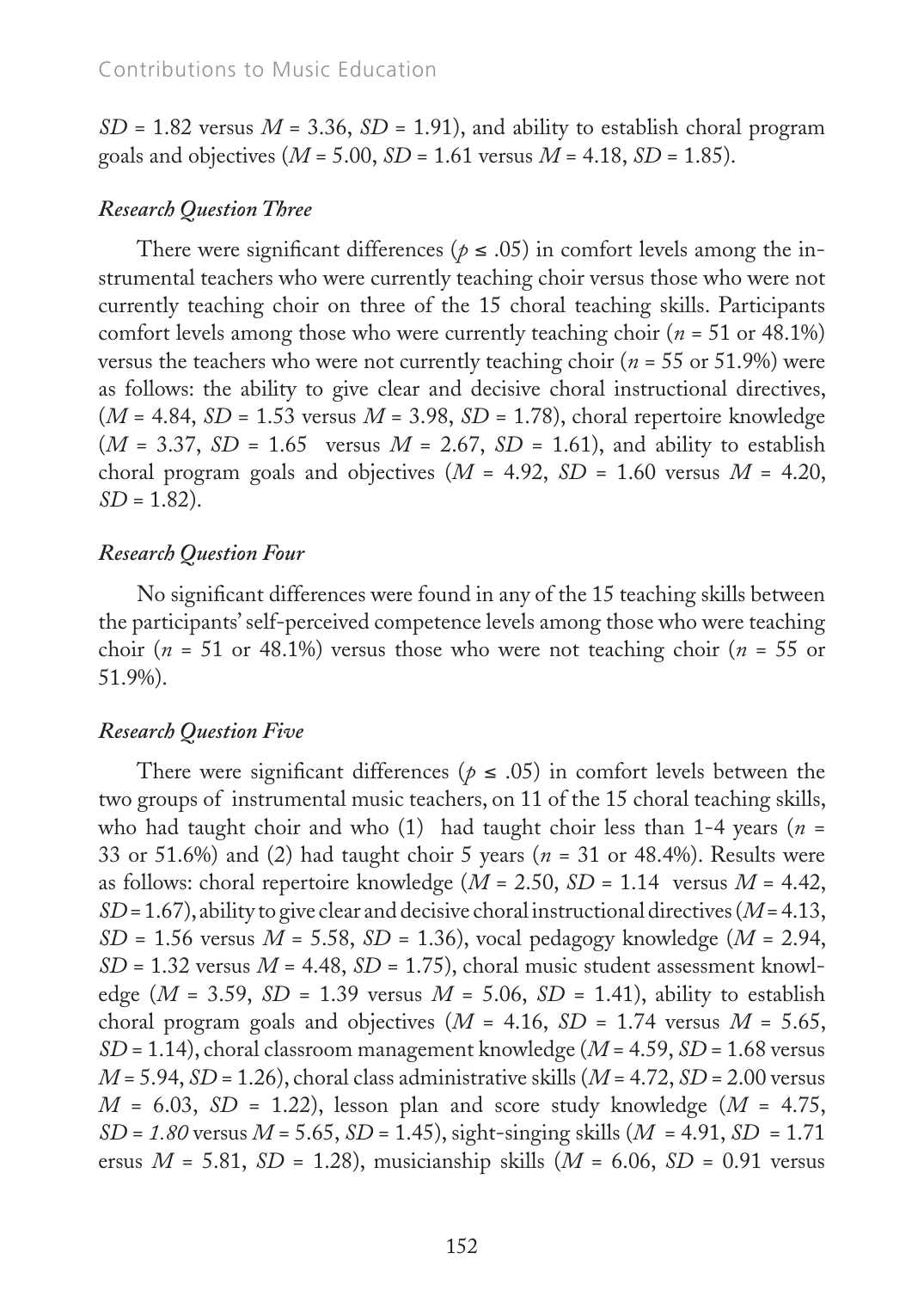$M = 6.52$ ,  $SD = 0.81$ ), and choral conducting skills ( $M = 5.13$ ,  $SD = 1.60$  versus *M* = 5.90, *SD* = 1.45).

#### *Research Question Six*

There were significant differences ( $p \le .05$ ) in self-perceived competence levels between the two groups, on 10 of the 15 choral teaching skills, of the instrumental music teachers who had taught choir and who (1) had taught choir less than 1-4 years (*n* = 33 or 51.6%) and (2) had taught choir 5 years or more (*n* = 31 or 48.4%). The results were as follows: choral repertoire and literature knowledge (*M* = 2.47,  $SD = 1.08$  versus  $M = 4.42$ ,  $SD = 1.59$ ), ability to give clear and decisive choral instructional directives ( $M = 4.16$ ,  $SD = 1.44$  versus  $M = 5.87$ ,  $SD = 1.15$ ), ability to establish choral program goals and objectives (*M* = 4.31, *SD* = 1.64 versus *M* = 5.84, *SD* = 0.97), vocal pedagogy knowledge (*M* = 2.97, *SD* = 1.33 versus  $M = 4.55$ ,  $SD = 1.57$ ), choral music student assessment knowledge ( $M = 3.91$ , *SD* = 1.42 versus *M* = 5.39, *SD* = 1.40), choral classroom management knowledge  $(M = 4.59, SD = 1.66$  versus  $M = 5.81, SD = 1.42$ ), lesson plan and score study knowledge (*M* = 4.63, *SD* = 1.81 versus *M* = 5.81, *SD* = 1.40), choral class administrative skills  $(M = 4.97, SD = 1.84$  versus  $M = 6.10, SD = 1.01$ , vocal modeling (*M* = 4.00, *SD* = 1.63 versus *M* = 4.87, *SD* = 1.54), and choral conducting skills (*M* = 5.09, *SD* = 1.35 versus *M* = 5.87, *SD* = 1.77)

#### *Correlations*

Participants' comfort and self-perceived competence levels were highly correlated (*r* > .75 or *p* < .001) in all 15 choral teaching skills. Correlations ranged from a low of  $r(104)$  = .76 to a high of  $r(104)$  = .91. The correlations were as follows: choral conducting skills and keyboard skills *r* = .91, choral repertoire and literature knowledge, *r* = .90, vocal pedagogy knowledge *r* = .88, diction knowledge *r* = .87, vocal modeling and lesson plan and score study knowledge *r* = .86, ability to give clear and decisive choral instructional directives and choral class administrative skills *r* = .84, ability to establish choral program goals and objectives *r* = .83, musicianship skills, sight-singing skills, aural skills, and choral music student assessment knowledge *r* = .81, and choral classroom management knowledge *r* = .76.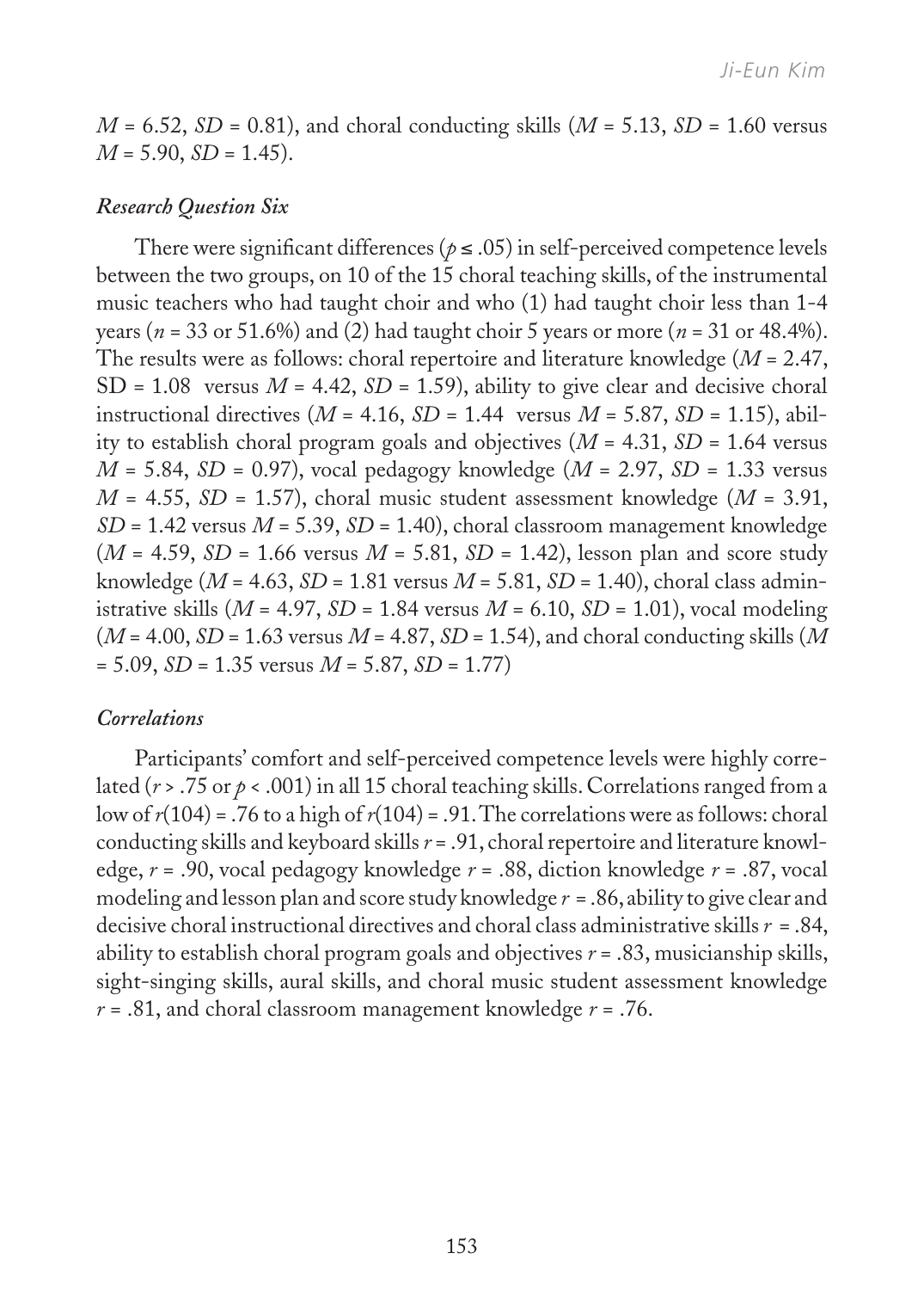## *Ranking*

Mean scores of instrumental music teachers' comfort and self-perceived competence levels of the 15 choral music skills were ranked to determine the ordering of participants' ratings of each choir teaching component to explore specifically what participants perceived were the skills which they felt the most and least comfortable and competent when or if teaching choir. The statistical results, displayed in Tables 1 and 2, show the comfort and self-perceived competence rankings of the 15 choral music teaching skills among individuals (1) who took and those who had not taken a choral methods class, and (2) among participants teaching and those not teaching choir.

#### Table 1

|                                                                          |             | Comfort     | Self-Perceived Competence |                |  |  |
|--------------------------------------------------------------------------|-------------|-------------|---------------------------|----------------|--|--|
|                                                                          | Yes         | No          | <b>Yes</b>                | N <sub>0</sub> |  |  |
| Variable                                                                 | M(SD)       | M(SD)       | M(SD)                     | M(SD)          |  |  |
| Ability to establish choral<br>program goals and objectives              | 4.79(1.61)  | 4.00(1.94)  | 5.00(1.61)                | 4.18(1.85)     |  |  |
| Ability to give clear and<br>decisive choral instructional<br>directives | 4.62(1.61)  | 3.91(1.83)  | 5.01 (1.55)               | 4.09(1.91)     |  |  |
| Choral class administrative<br>skills                                    | 5.30(1.66)  | 5.18(1.63)  | 5.44 (1.57)               | 4.94(1.96)     |  |  |
| Choral conducting skills                                                 | 5.38 (1.56) | 5.45 (1.39) | 5.41 (1.36)               | 5.06(1.90)     |  |  |
| Keyboard skills                                                          | 3.41 (1.74) | 3.76(2.22)  | 3.48(1.69)                | 3.88(2.07)     |  |  |
| Musicianship skills                                                      | 6.08(1.08)  | 6.39(0.93)  | 5.93(1.23)                | 6.24(1.28)     |  |  |
| Sight-singing skills                                                     | 5.12(1.61)  | 4.88(1.90)  | 4.92(1.53)                | 5.36(1.51)     |  |  |
| Aural skills                                                             | 5.41 (1.34) | 5.67(1.29)  | 5.15(1.48)                | 5.52(1.41)     |  |  |
| Diction knowledge                                                        | 4.33(1.86)  | 3.79(1.75)  | 4.07(1.80)                | 3.73(1.86)     |  |  |
| Vocal pedagogy knowledge                                                 | 3.62(1.71)  | 2.85(1.70)  | 3.71(1.69)                | 2.88(1.67)     |  |  |
| Choral repertoire and literature<br>knowledge                            | 3.19(1.62)  | 2.61(1.70)  | 3.27(1.56)                | 2.58(1.66)     |  |  |
| Lesson plan and score study<br>knowledge                                 | 5.18(1.60)  | 4.91 (1.99) | 5.21(1.60)                | 4.85(1.89)     |  |  |
| Choral classroom management<br>knowledge                                 | 5.34 (1.46) | 5.21 (1.90) | 5.19(1.53)                | 5.18(1.69)     |  |  |
| Choral music student<br>assessment knowledge                             | 4.41 (1.47) | 4.00(1.75)  | 4.63(1.54)                | 4.09(1.91)     |  |  |
| Vocal modeling                                                           | 4.38 (1.84) | 3.42(1.90)  | 4.25(1.82)                | 3.36(2.00)     |  |  |

Comfort and Self-Perceived Competence Ranking - Those Who Took a Choral Methods Class *and Who Did Not*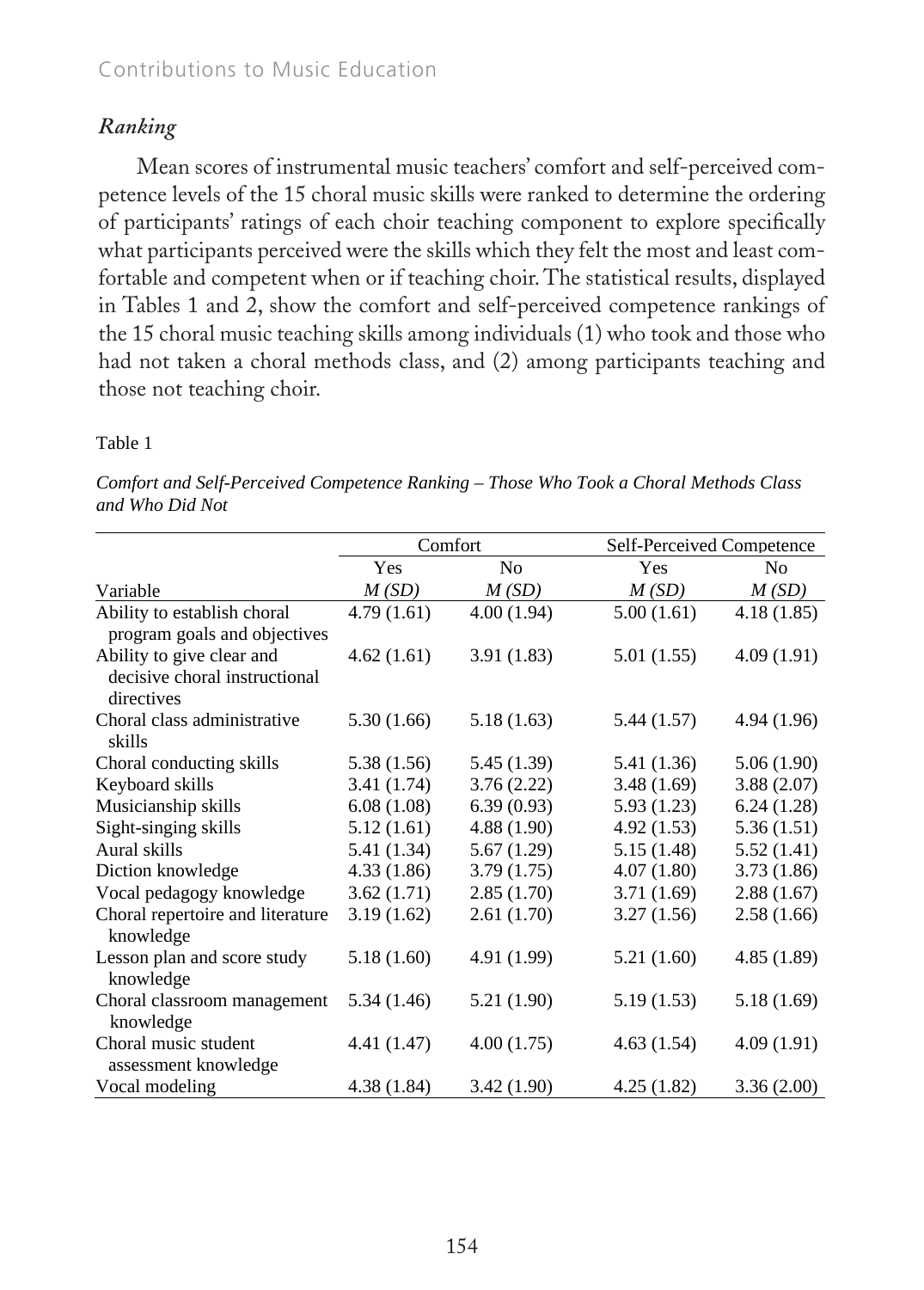# Table 2 Table 2

|                                                                          | Comfort     |                | Self-Perceived Competence |                |  |  |
|--------------------------------------------------------------------------|-------------|----------------|---------------------------|----------------|--|--|
|                                                                          | Yes         | N <sub>0</sub> | Yes                       | N <sub>0</sub> |  |  |
| Variable                                                                 | M(SD)       | M(SD)          | M(SD)                     | M(SD)          |  |  |
| Ability to establish choral<br>program goals and objectives              | 4.92(1.60)  | 4.20(1.82)     | 5.08(1.51)                | 4.44(1.85)     |  |  |
| Ability to give clear and<br>decisive choral instructional<br>directives | 4.84 (1.52) | 3.98(1.77)     | 4.98(1.59)                | 4.49(1.80)     |  |  |
| Choral class administrative<br>skills                                    | 5.27 (1.76) | 5.09(1.80)     | 5.41 (1.62)               | 5.16(1.80)     |  |  |
| Choral conducting skills                                                 | 5.37(1.60)  | 5.29(1.74)     | 5.31 (1.38)               | 5.29(1.71)     |  |  |
| Keyboard skills                                                          | 3.80(1.92)  | 3.25(1.85)     | 3.88(1.83)                | 3.35(1.78)     |  |  |
| Musicianship skills                                                      | 6.25(0.87)  | 6.11(1.18)     | 6.00(1.23)                | 6.05(1.27)     |  |  |
| Sight-singing skills                                                     | 5.33(1.47)  | 5.13(1.62)     | 5.10(1.55)                | 5.02(1.53)     |  |  |
| Aural skills                                                             | 5.47 (1.33) | 5.51 (1.33)    | 5.22(1.49)                | 5.31 (1.45)    |  |  |
| Diction knowledge                                                        | 4.29(1.84)  | 4.04(1.85)     | 4.20(1.83)                | 3.75(1.79)     |  |  |
| Vocal pedagogy knowledge                                                 | 3.63(1.65)  | 3.15(1.79)     | 3.67(1.57)                | 3.25(1.83)     |  |  |
| Choral repertoire and literature<br>knowledge                            | 3.37(1.65)  | 2.67(1.61)     | 3.37(1.62)                | 2.76(1.56)     |  |  |
| Lesson plan and score study<br>knowledge                                 | 5.04(1.65)  | 5.13(1.62)     | 5.02(1.73)                | 5.16(1.68)     |  |  |
| Choral classroom management<br>knowledge                                 | 5.12(1.69)  | 5.45(1.30)     | 5.14(1.71)                | 5.24(1.45)     |  |  |
| Choral music student<br>assessment knowledge                             | 4.27(1.50)  | 4.29(1.64)     | 4.61(1.51)                | 4.33(1.81)     |  |  |
| Vocal modeling                                                           | 4.43 (1.78) | 3.76(1.97)     | 4.29(1.67)                | 3.67(2.08)     |  |  |

*Comfort and Self-Perceived Competence Ranking - Regarding Current Choral Teaching Status* 

# Discussion

assigned more importance to these areas than other choral topics, it appears that  $\frac{1}{2}$  that thay falt mass comfortable with yogal instructions, shoral reporteixe knowledge, and constructing choral program goals and objectives as curricular cols course. Those instrumental majors who completed a choral methods course felt competent to teach vocal teaching skills and choral literature knowledge in took a choral methods course as compared to those who did not take a choral pre-service instrumental music teachers can acquire information pertaining to a In this study, instrumental music teachers who took a choral methods course reported that they felt more comfortable with vocal instructions, choral repertoire standards than instrumental music teachers who had not taken a choral methods course. Those instrumental majors who completed a choral methods course a classroom setting. While some differences, between instrumental teachers who took a choral methods course as compared to those who did not take a choral literature knowledge in a choral methods course as compared to those who did not take a choral methods course, might be accounted for by choral methods instructors having variety of specific choral teaching skills from a choral methods class. Therefore, it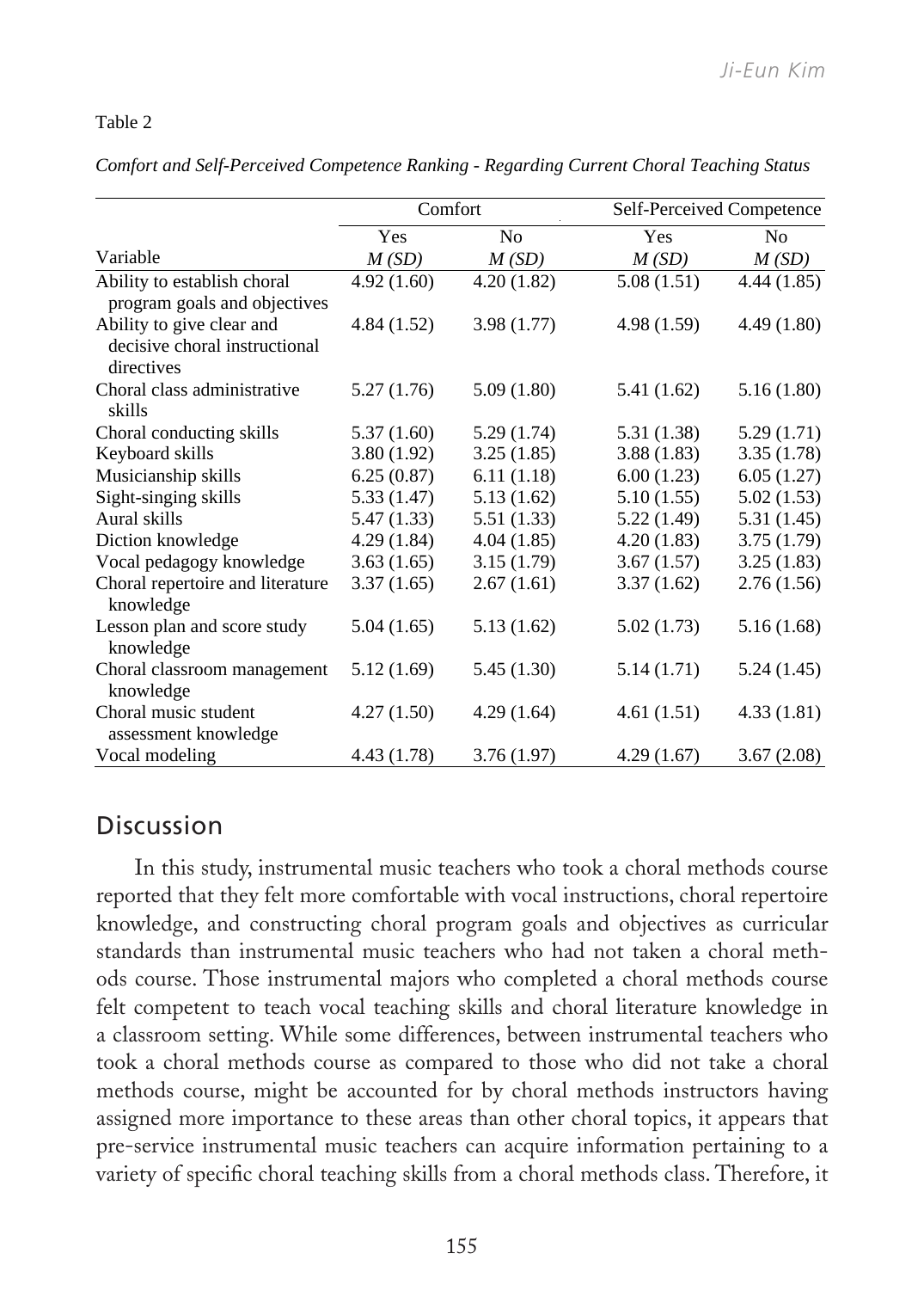may be beneficial for instrumental music majors to take a choral methods class at the undergraduate level (Parker & Powell, 2014).

It was also found that instrumental music teachers who were currently teaching choir versus those who were not currently teaching choir reported being more comfortable in delivering instructions, selecting appropriate choral literature, and specifying curricular goals and objectives. One reason participants who had or were teaching choir may have felt more comfortable delivering instructions, selecting literature, and/or specifying curricular goals and objectives, than participants who had not or were not teaching choir, may have been due to the fact that they selected and worked on the standard secondary school choir repertoire, giving instructional directives and working toward specific curricular goals and objectives while rehearsing various works. Interestingly, instrumental music teachers who were currently teaching choir did not report that they felt more secure in their choral skills or knowledge. In other words, there was no observed significant differences in self-perceived competence between those who were and those who were not currently teaching choir.

Participants with five or more years of choral teaching experience reported higher comfort scores in 11 of 15 choral teaching skills as compared to those with less than five years of choral experience, indicating that protracted choral teaching experience improves one's comfort level in relation to many of the 15 choral teaching skills. Zeuch (2014) reported that in-service music teachers' level of comfort in various choral skills increased even though choral music was outside of their comfort zone when they were early career teachers. Similarly, participants with five or more years of experience reported higher competency scores in 10 of 15 choral teaching skills than those with less than five years of experience. Protracted choral teaching experience may help instrumental teachers feel more competent as choral music practitioners.

A strong, positive correlation between comfort and self-perceived competence was found in all 15 choral teaching skills. When looking at participants' comfort and self-perceived competence ratings, similarity was found in many instances and correlations between these scores ranged from a low of  $r(104) = .76$  to a high of *r*(104) = .91. Participants seemed to view comfort and self-perceived competence as analogous sensations and may have found it difficult to differentiate between these two constructs in rating each of the 15 choral music teaching skills. It could also be possible that the comfort and self-perceived competence definitions provided in the survey sounded less distinguishable to the participants and perhaps different comfort and self-perceived competence definitions would have yielded different results.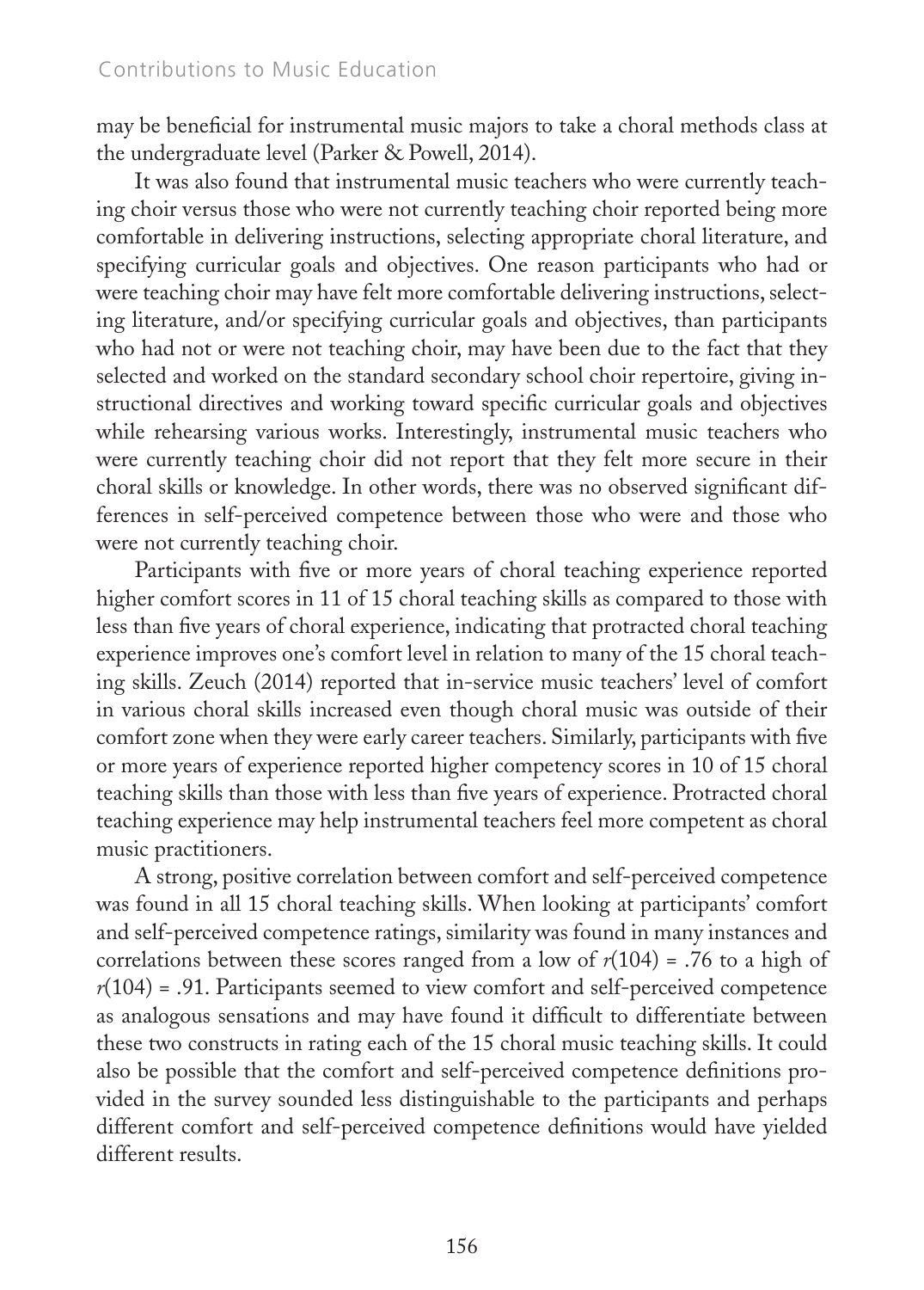According to the ranking results, the participants' highest rating in all areas was in musicianship skills. It appears that instrumentalists' musicianship skills served to increase their comfort and self-perceived competence when teaching in choral settings (Conway, 1999). Likewise, aural skills were rated second highest by participants on both the comfort and self-perceived competence components.

Choral repertoire knowledge was rated as the least comfortable and competent component by instrumental music teachers teaching choir, regardless of their choral methods background. According to Zeuch (2014), music teachers need to be exposed to a wide range of choral repertoire. Vocal pedagogy was rated as the second least comfortable and competent area by instrumental music teachers in teaching choir. Parker and Powell (2014) recommended that basic vocal pedagogical experience, as well as an understanding of the human voice as an instrument, are needed to enhance instrumental music teachers' comfort and selfperceived competence levels in vocal pedagogy knowledge. In short, instrumental music teachers may be unfamiliar with secondary school choral repertoire and unaccustomed to understanding the human voice as an instrument and teaching singing in a choral setting, therefore it may be beneficial to offer vocal pedagogy and appropriate choral literature experiences to these individuals during their undergraduate education.

#### *Implications for Music Teacher Education*

Since instrumental music teachers who took a choral methods class during their undergraduate music education programs had significantly higher comfort scores on four of the 15 choral teaching skills and had higher self-perceived competence scores on five of the 15 teaching skills self-perceived competence levels than those who did not take a choral methods class, it may be beneficial for all instrumental music education students to take a choral methods class at the undergraduate level. Such courses could be helpful in exposing instrumentalists to choral settings and having them learn from those experiences.

Significant differences were found between those who were teaching choir and those who were not teaching choir in three of the 15 teaching skills. It may be valuable to offer instrumental music education majors a semester of choral internship experience with appropriate professional development and mentorship opportunities. Such practicums could help pre-service instrumental music teachers enhance their choral music teaching assignments and help ensure more comfort and competence in choral music teaching settings.

Instrumental music teachers who had taught choir during their teaching careers for five years or more had significantly higher comfort scores on 10 of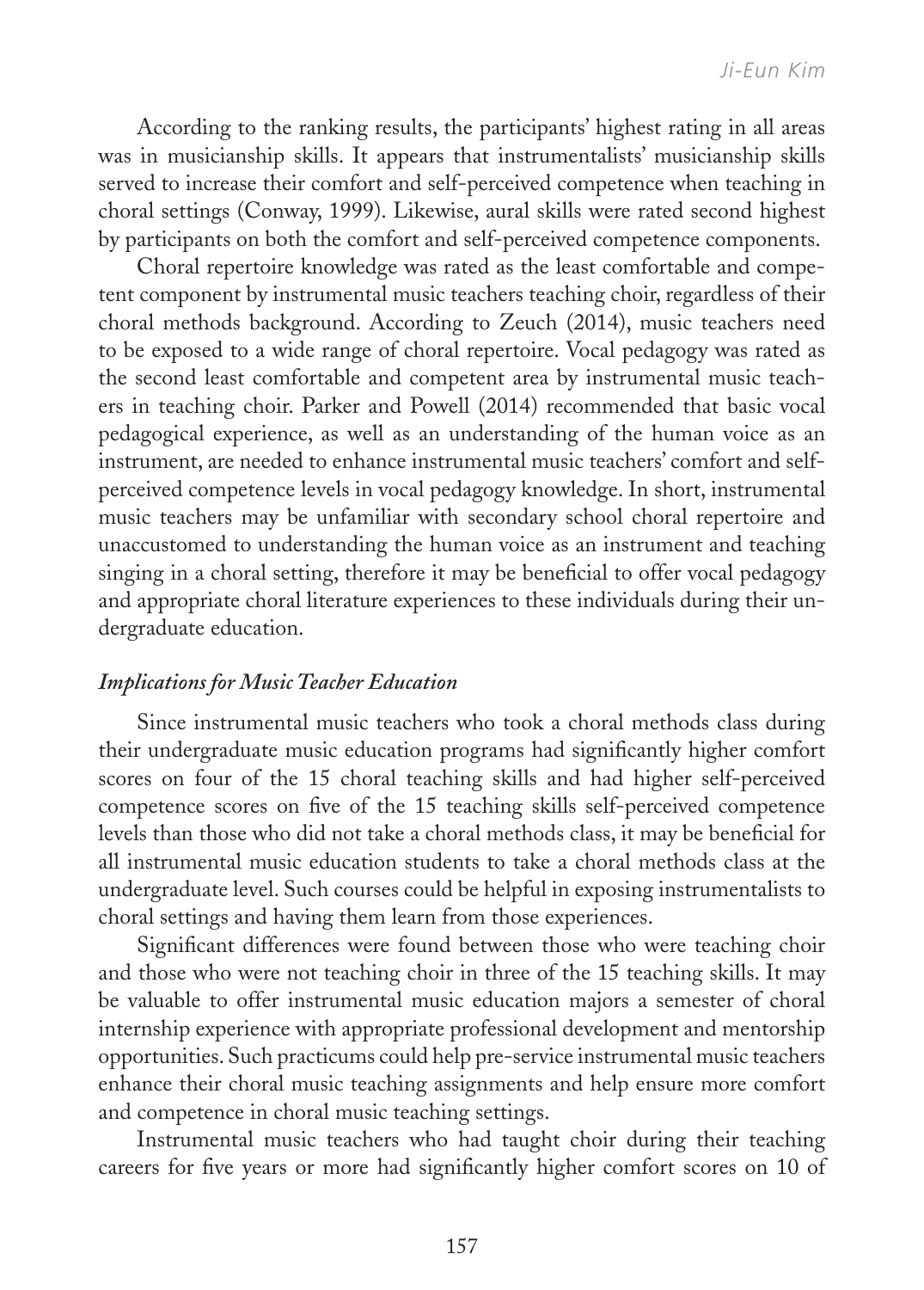the 15 choral teaching skills and had higher self-perceived competence scores on 11 of the 15 choral teaching skills than those who had less than five years of choral teaching experience. This finding indicates that extended choral teaching experience could be beneficial in increasing instrumental music teachers' comfort and self-perceived competence in choral settings. Building teaching experience through early choral field experiences can be crucial in supporting pre-service instrumental music teachers' success and longevity teaching in choral settings. Additionally, placing instrumental music education students in student teaching settings that include working with a choral group, along with an instrumental group, could be beneficial.

Participants' comfort and self-perceived competence levels were highly correlated in all 15 choral teaching skills. While comfort and competence ratings were self-perceived and self-reported, an objective competence rating could be achieved by having veteran choral music teachers observe and assess instrumental music teachers' choral instructional competence. Such objective assessments could be used to provide useful feedback and constructive criticism to improve instrumental music teachers choral teaching skills.

It is noteworthy that the lowest skill rankings were almost the same for all subgroups. The lowest skill rankings areas were participants' comfort and self-perceived competence scores in the knowledge of vocal pedagogy and choral literature. Professional development opportunities, that would enhance instrumental music education majors' knowledge of vocal pedagogy and secondary school choral repertoire, would be beneficial in augmenting knowledge in these areas. For instance, it may be helpful to invite instrumental music education majors to several choral method class sessions to be exposed to secondary school choral literature and vocal pedagogy for adolescent voices. The researcher did not collect information on the nature of participants' choral ensemble experience or private vocal study background. It might be interesting to determine the influence of choral ensemble or private vocal study on participants' choral teaching skills and abilities. Singing in a university choir or taking voice lessons for one semester using elective credits could provide instrumentalists opportunities to better understand the voice as an instrument.

Although it might well be ideal to require all instrumental majors to take a choral methods course in their music teacher education programs, if this cannot be accomplished at all institutions, it is suggested that pre-service music teachers be required to obtain choral field experience to prepare for their future career by visiting local secondary school choir concerts to explore current concert repertoire, building a working relationship and professional exchange system with their vocal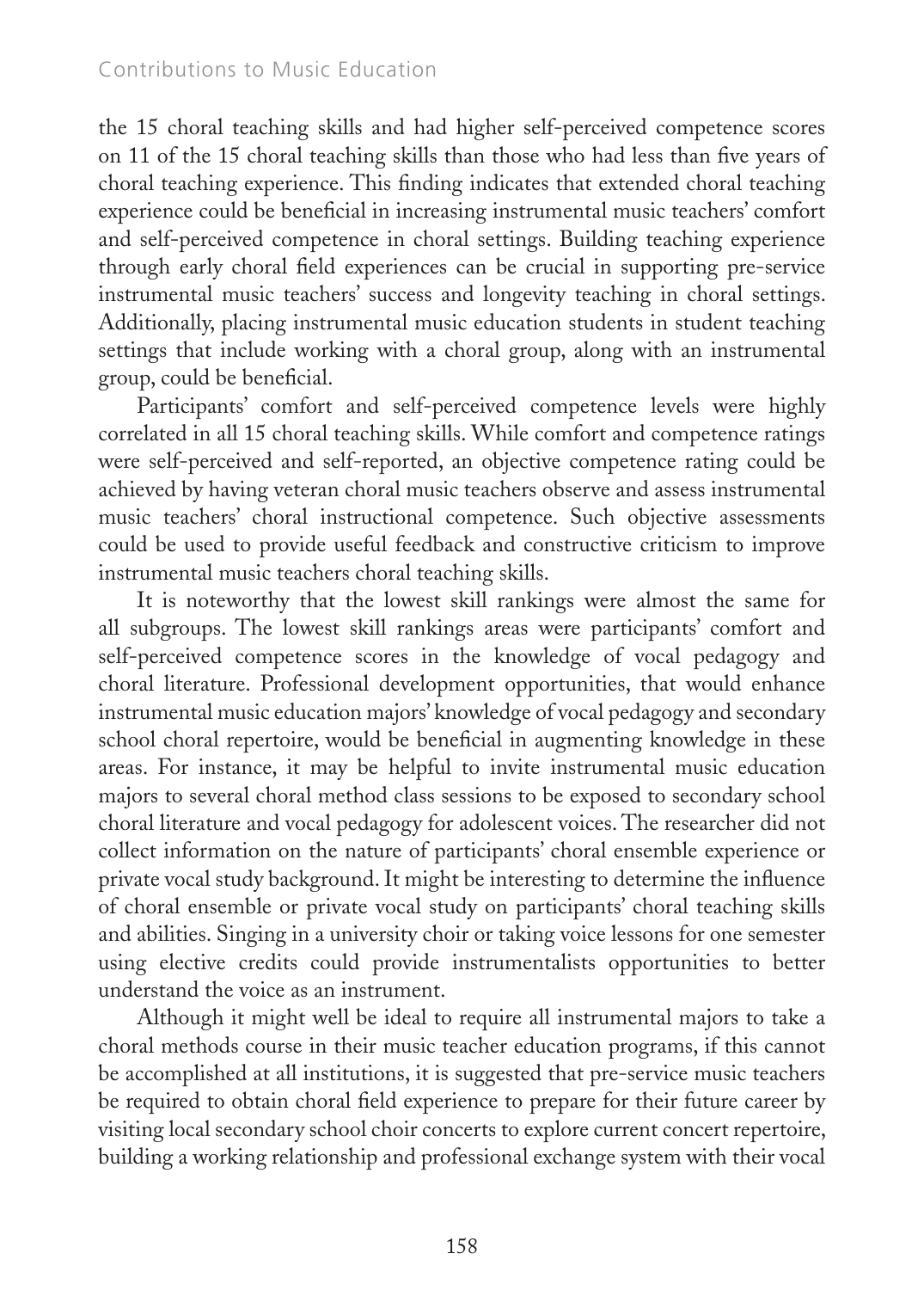colleagues, visiting secondary school choral classrooms that veteran choral music practitioners instruct, and/or seeking professional development opportunities to be involved in continued study in vocal techniques and secondary school choral repertoire.

#### *Recommendations for Future Research*

Results of this study suggest the importance of instrumental music teachers' course preparation, including a choral methods course as part of their undergraduate music education curricular requirement. Additionally, it would seem prudent, based on results of this study, that instrumental music education students be exposed to authentic choral teaching experiences in their undergraduate music education curriculum where they could study suggested choral repertoire and apply vocal pedagogical knowledge that could be crucial to their success when working with choral groups. Future researchers should investigate whether instrumental music education majors, who were provided choral methods courses and authentic choral field experiences in choral settings as curricular activities, are more successful choral music teachers than those students who did not have similar experiences.

 According to this study, in-service instrumental music teachers who took an undergraduate choral methods class, as well as those who were teaching choirs, rated both choral literature and vocal pedagogy content areas as topics in which they felt the least comfortable or competent. Current undergraduate choral methods classes may not provide enough preparedness for instrumental music majors in the area of secondary school choral repertoire and vocal pedagogy. These two components need to be emphasized when training pre-service instrumental music teachers to increase their comfort and self-perceived competence when preparing to teach in the choral area. Further research, investigating choral methods content in these two areas, using vocal majors as participants may reveal whether vocal majors might rate their knowledge of vocal pedagogy and choral literature in similar ways.

When a state offers a K-12 state music license the expectation is that teachers are able to teach at all levels and in all areas including instrumental, choral, and/or general music. Thus, to structure undergraduate choral methods courses more effectively for instrumental music education majors, further research is needed to investigate instructional strategies and curricular ideas that may enhance instrumental music teachers' knowledge of choral repertoire and vocal pedagogy. Future researchers should focus on various external assessment measures and feedback formats that could aid instrumental music teachers to increase their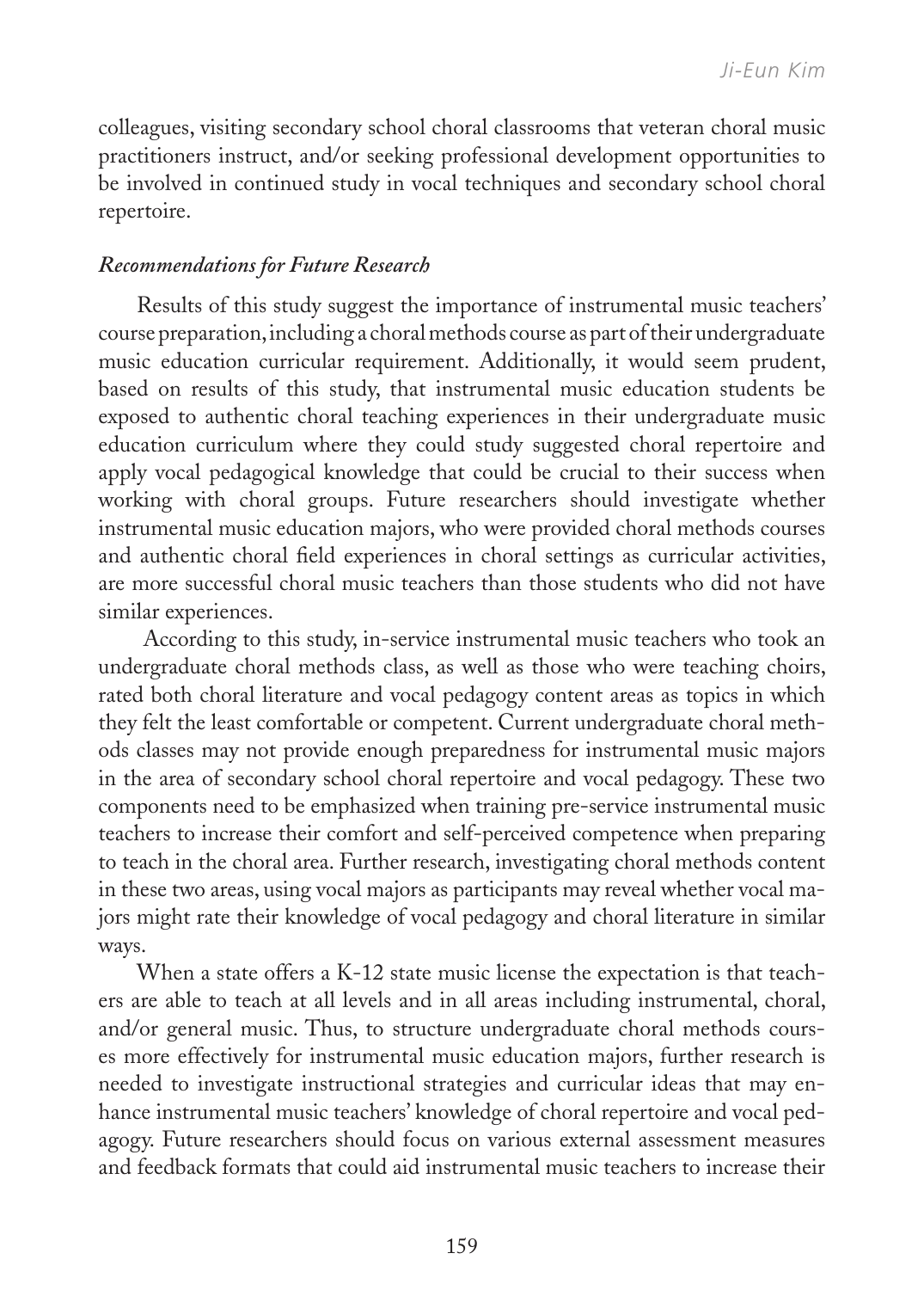#### Contributions to Music Education

comfort and self-perceived competence in choral teaching areas.

This researcher found that some instrumental music teachers taught choral music for at least a portion of their in-service experience. Determining how to best prepare instrumental music teachers to successfully realize their choral music teaching experiences would be an important research objective. In-service instrumental music teachers, who taught choral music as part of their in-service teaching experience, reportedly gained competence fulfilling many but not all choral teaching skills assessed in this study. Considering this finding, it would be important to provide continuing instruction/professional development opportunities to instrumental music teachers to help develop confidence in those choral teaching areas in which they still felt insecure. For example, interviewing in-service instrumental music teachers would be helpful to determine which specific components of teaching choir were intimidating (vocal technique such as tone, diction, blend, balance, intonation-via-vowel formation, etc.) or not covered in their undergraduate choral methods class or teacher preparation curriculum. This information could then be used to inform planners and presenters of professional development conferences as well as those who teach choral methods to choral or all music education majors. Additionally, it may be helpful to conduct a study in which instrumental music education majors would be interviewed after having taken a choral methods course to determine whether any uncertainties or further questions remained after completing one semester of a choral methods class.

Given the similarity of participant' ratings in their comfort and self-perceived competence assessments in this study, future researchers may choose an option to ask participants to rate either their comfort or their self-perceived competence level, but not both. Asking either question would still provide valuable and similar information. The strong relationship between participants' comfort and selfperceived competence ratings in this study would support the directive to have participants respond to either comfort or self-perceived competence-oriented questions, but not both, in future research endeavors of this nature. For the purpose of further investigation, objective assessment methods, such as asking external evaluators to assess teaching effectiveness could be used to provide an independent assessment of participants' choral music teaching skills. Another assessment might include a participant' self-report of comfort while competence could be assessed by external evaluators.

Future research is also needed to draw on a larger population of instrumental music teachers. This study targeted the NAfME population of instrumental music teachers, but the number of participants was relatively small. While the data provided useful information about this particular sample's comfort and self-perceived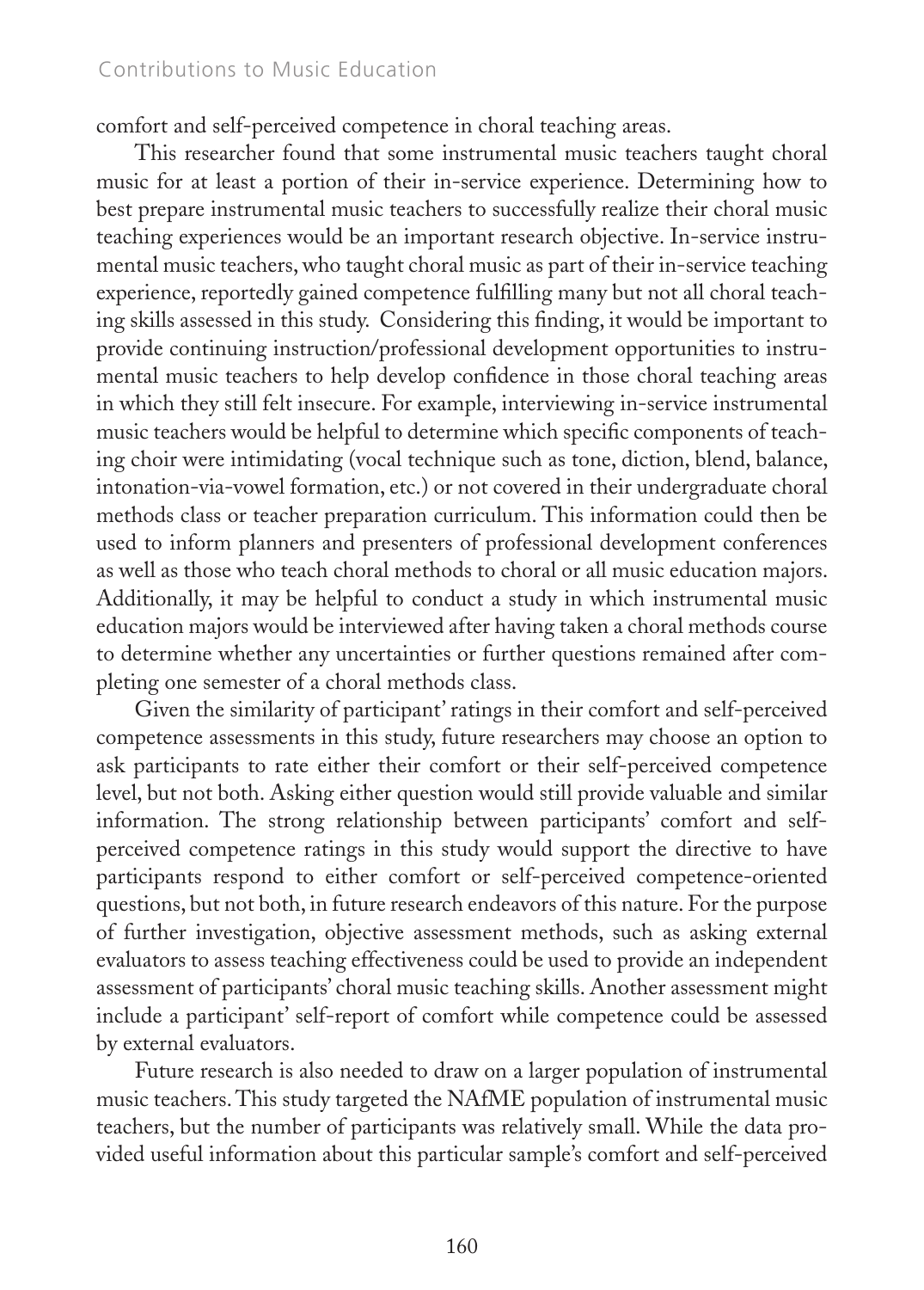competence in relation to choral methods skills and knowledge, these findings may not be representative of the total population and care must be taken to not draw any broad conclusions beyond this particular sample.

It is vital to facilitate opportunities for both pre- and in-service music teachers to explore the voice as an instrument and to acquire knowledge of secondary school choral repertoire. Instrumental music teachers may feel both comfortable and competent teaching choral music if they have taken an undergraduate choral methods course and had in-service choral music teaching experience. Instrumental music teachers who take choral methods courses, acquire choral music experiences, and receive professional support can become effective classroom choral music practitioners.

# References

- Abrahams, F. (2000). National standards for music education and college pre-service music teacher education: A new balance. *Arts Education Policy Review, 102*(1), 27–31, doi: 10.1080/10632910009599972.
- Branscome, E. (2012). The impact of education reform on music education: Paradigm shifts in music education curriculum, advocacy, and philosophy from Sputnik to Race to the Top. *Arts Education Policy Review, 113*(3), 112–118. doi: 10.1080/10632913.2012.687341.
- Conway, C. M. (1999). The development of teacher cases for instrumental music methods course. *Journal of Research in Music Education, 47*, 343. doi: 10.2307/3345489.
- Conway, C. M. (2002). Perceptions of beginning teachers, their mentors, and administrators regarding preservice music teacher preparation. *Journal of Research in Music Education, 50*, 20–36, doi: 10.2307/3345690.
- Coppola, C. (2009). Two perspectives on method in undergraduate music education. *Teaching Music, 17*(1), 60. https://eric.ed.gov/?id=EJ852197
- Dweck, C. S., & Leggett, E. L. (1988). A social-cognitive approach to motivation and personality. *Psychological Review, 95*(2), 256–273. doi: 10.1037/0033- 295X.95.2.256.
- Groulx, T. J. (2016). Perceptions of course value and issues of specialization in undergraduate music teacher education curricula. *Journal of Music Teacher Education, 25*(2), 13–24. doi: 10.1177/1057083714564874.
- Hamann, D. & Ebie, B. (2009). Students' perceptions of university method class preparation for teaching across music disciplines. *Update: Applications of Research in Music Education, 27*(2), 44–51. doi: 10.1177/8755123308330045.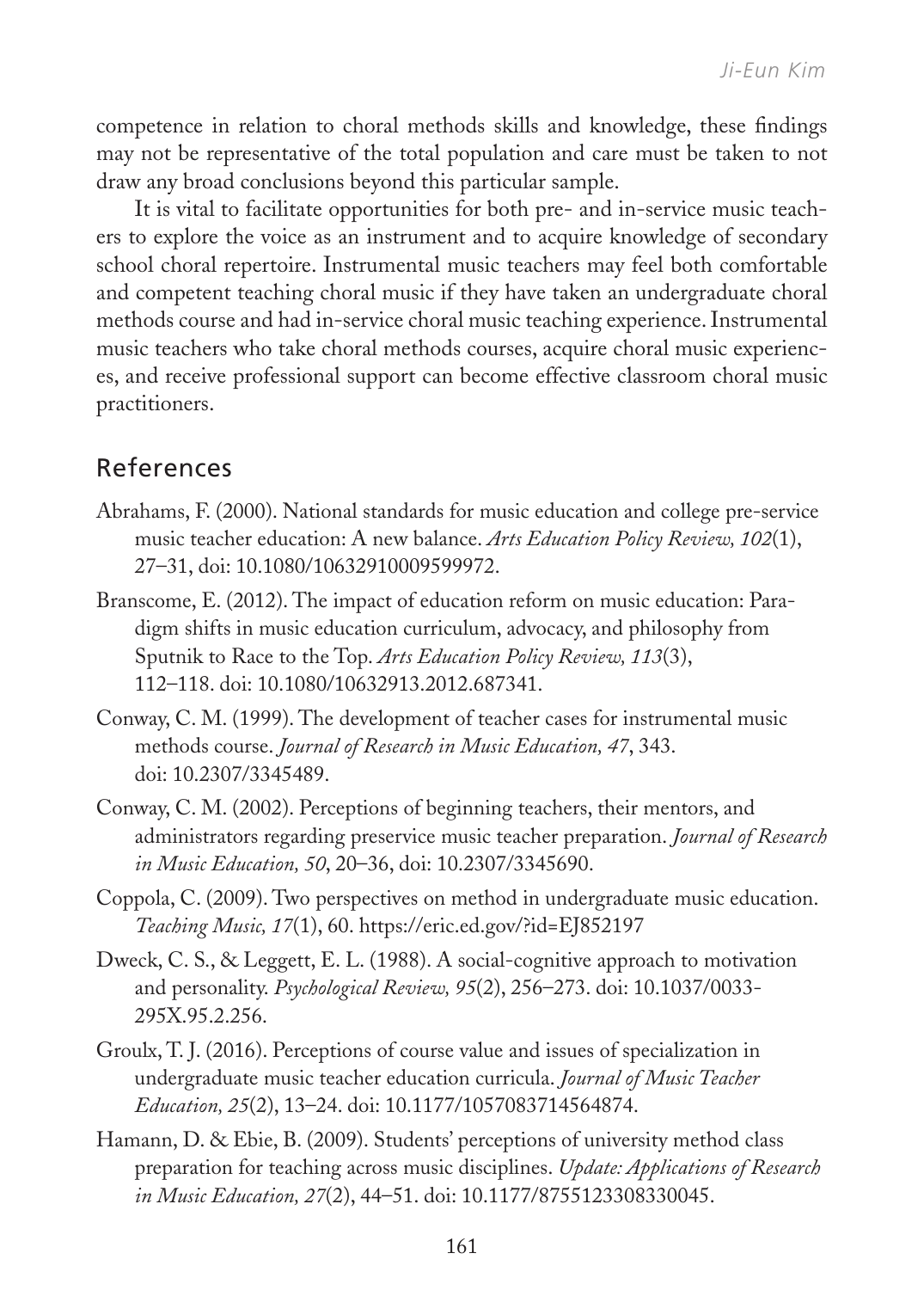- Hamilton, S., Murphy, P., & Thornton, L. (2004). A case of faculty collaboration for music education curricular change. *Journal of Music Teacher Education 13*(2), 34–40. doi: 10.1177/10570837040130020106.
- Harreveld, F., Rutjens, B. T., Rotteveel, M., Nordgren, L. F., & Pligt, J. (2009). Ambivalence and decisional conflict as a cause of psychological discomfort: Feeling tense before jumping off the fence. *Journal of Experimental Social Psychology, 45*, 167–173. doi: 10.1016/j.jesp.2008.08.015
- Hourigan, R. & Scheib, J. (2009). Inside and outside the undergraduate music education curriculum: Student teacher perceptions of the value of skills, abilities, and understandings. *Journal of Music Teacher Education, 18*(2), 48–61. doi: 10.1177/1057083708327871.
- Kim, I. J. (2013). *Early field experience in choral methods* (Doctoral dissertation). Retrieved from ProQuest Dissertations and Theses database. (UMI No. 3560833)
- Legette, R. M. (2013). Perceptions of early-career school music teachers regarding their preservice preparation. *Update: Applications of Research in Music Education, 32*(1), 12-17. doi:10.1177/8755123313502342.
- Legette, R. M. & McCord, D. H. (2015). Pre-service music teachers' perceptions of teaching and teacher training. *Journal of Music Teacher Education, 8*(2), 163-176. https://www.jstor.org/stable/24711077
- McAllister, P. A. (1995). *Differential effects of controlling versus informational situations for motivation in music: An application of self-determination theory* (Doctoral dissertation). Retrieved from ProQuest Dissertations and Theses database. (UMI No. 9604449)
- Parker, E. C. & Powell, S. R. (2014). A phenomenological study of music education majors' identity development in methods courses outside their areas of focus. *Bulletin of the Council for Research in Music Education, 201*, 23–41. doi: 10.5406/ bulcouresmusedu.201.0023.
- Ryan, R. M. (1982). Control and information in the intrapersonal sphere: An extension of cognitive evaluation theory. *Journal of Personality and Social Psychology, 43*, 450–461. doi: 10.1037/0022-3514.43.3.450
- Schmidt, C. P. (1989). Investigation of undergraduate music education curriculum content. *Bulletin of the Council for Research in Music Education, 99*, 42–56. https://www.jstor.org/stable/40318324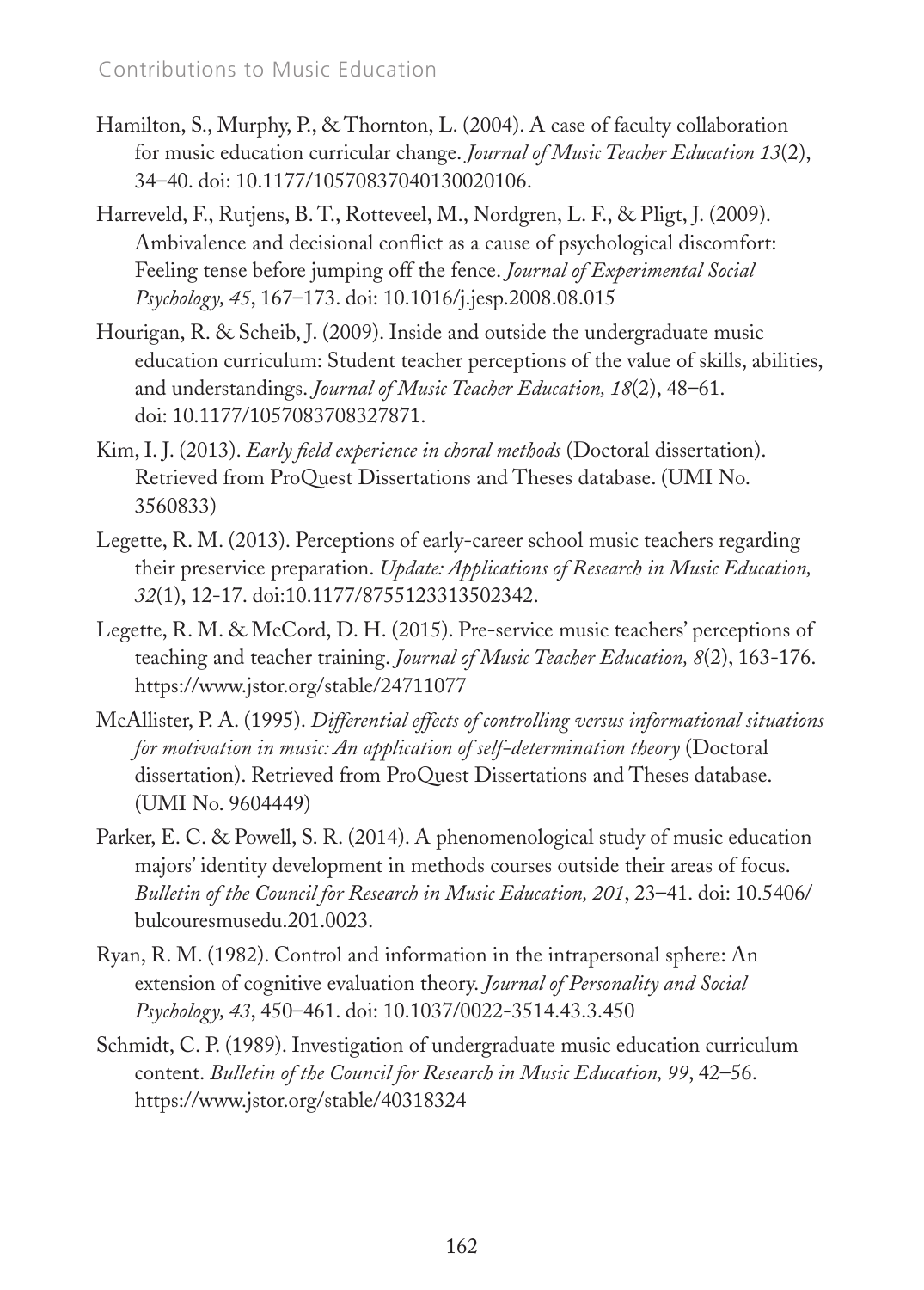- Stambaugh, L. A. (2016). Differences in error detection skills by band and choral preservice teachers. *Journal of Music Teacher Education, 25*(2), 25–36. doi: 10.1177/1057083714558421.
- Triplett, W. M. (1981). A list of competencies for an undergraduate curriculum in music education by Joel Ringgold Stegall. *Bulletin of the Council for Research in Music Education, 66/67*, 159–163. https://www.jstor.org/stable/40317686
- Wingenbach, G. J., White, J. M., Degenhart, S., Pannkuk, T., & Kujawski, J. (2007). Pre-service teachers' knowledge and teaching comfort levels for agricultural science and technology objectives, *Journal of Agricultural Education, 48*(2), 114–126. doi: 10.5032/jae.2007.02114
- Zeuch, K. (2014). You want me to teach what? The choral educator's guide to teaching outside of the "comfort zone." *The Choral Journal, 54*(90), 77–79. https:// search.proquest.com/openview/46a252468e0d6795067c8d384c92774b/1?pqorigsite=gscholar&cbl=47671

# Appendix

# Survey Instrument

This is a survey dealing with your comfort and competence working with choral ensembles. If you complete this survey, you are granting permission to use your data for study purposes.

- 1. Please complete the entire survey regardless of your answer choice. Upon graduation, did you see yourself primarily as an instrumental music teacher? 1. Yes
	- 2. No
- 2. Did you take a choral methods class in your undergraduate music education program?
	- 1. Yes
	- $2$ . No.
- 3. Are you currently teaching choir at your institution?
	- 1. Yes
	- 2. No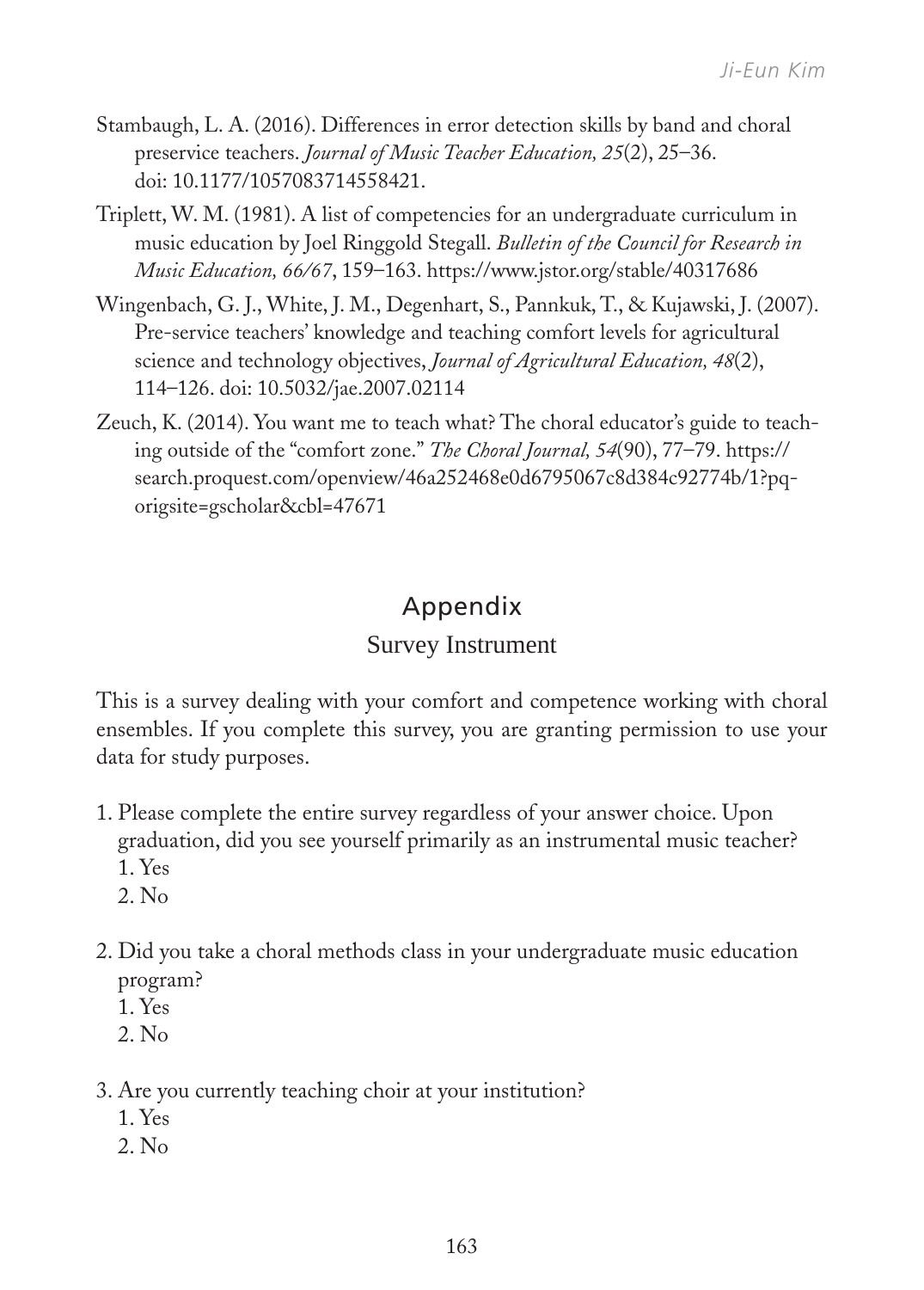### Contributions to Music Education

\_\_\_\_\_\_\_\_\_\_\_\_\_

- 4. If you are currently teaching choir, how many years have you taught choir? Please write the number of years you have taught below. For example, 4 years
- 5. Please rate your comfort level working with choral ensembles on the following 15 items by clicking the appropriate box. (Note: Comfort is defined as the level of teachers' feelings of mental well-being and/or confidence, or ease.)

| <b>Choral Methods Components</b>       | Very Uncomfortable $\leftarrow$ ------ $\rightarrow$ Very Comfortable |                |   |   |   |   |  |
|----------------------------------------|-----------------------------------------------------------------------|----------------|---|---|---|---|--|
|                                        |                                                                       | $\mathfrak{D}$ | 3 | 4 | 5 | 6 |  |
| 1. Ability to establish choral program |                                                                       |                |   |   |   |   |  |
| goals and objectives                   |                                                                       |                |   |   |   |   |  |
| 2. Ability to give clear and decisive  |                                                                       |                |   |   |   |   |  |
| choral instructional directives        |                                                                       |                |   |   |   |   |  |
| 3. Choral class administrative skills  |                                                                       |                |   |   |   |   |  |
| 4. Choral conducting skills            |                                                                       |                |   |   |   |   |  |
| 5. Keyboard skills                     |                                                                       |                |   |   |   |   |  |
| 6. Musicianship skills                 |                                                                       |                |   |   |   |   |  |
| 7. Sight-singing skills                |                                                                       |                |   |   |   |   |  |
| 8. Aural skills                        |                                                                       |                |   |   |   |   |  |
| 9. Diction knowledge                   |                                                                       |                |   |   |   |   |  |
| 10. Vocal pedagogy knowledge           |                                                                       |                |   |   |   |   |  |
| 11. Choral repertoire and literature   |                                                                       |                |   |   |   |   |  |
| knowledge                              |                                                                       |                |   |   |   |   |  |
| 12. Lesson plan and score study        |                                                                       |                |   |   |   |   |  |
| knowledge                              |                                                                       |                |   |   |   |   |  |
| 13. Choral classroom management        |                                                                       |                |   |   |   |   |  |
| knowledge                              |                                                                       |                |   |   |   |   |  |
| 14. Choral music student assessment    |                                                                       |                |   |   |   |   |  |
| knowledge                              |                                                                       |                |   |   |   |   |  |
| 15. Vocal modeling                     |                                                                       |                |   |   |   |   |  |